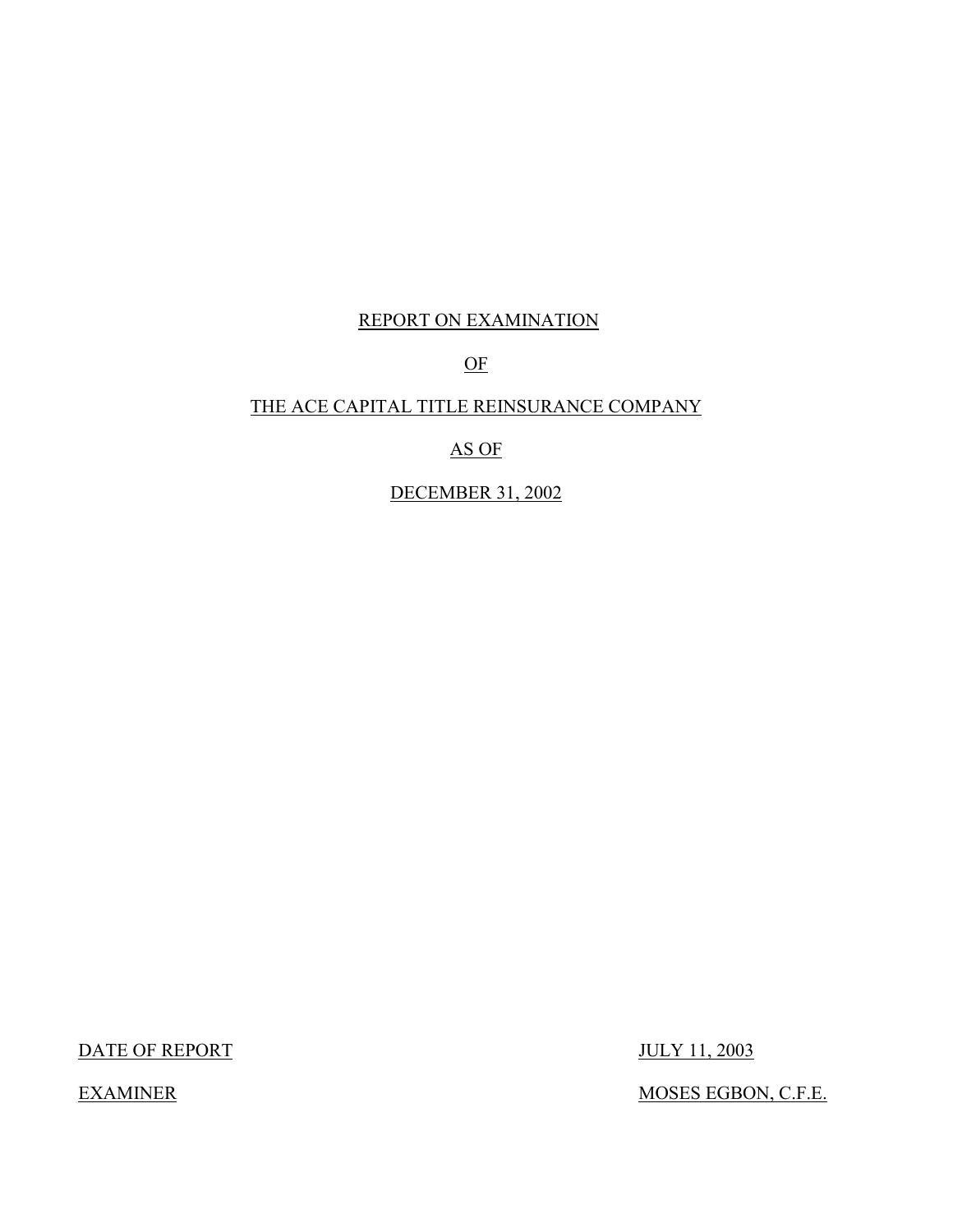## TABLE OF CONTENTS

| <b>ITEM NO.</b> |                                           |                                                                                                                                                          | PAGE NO.                   |
|-----------------|-------------------------------------------|----------------------------------------------------------------------------------------------------------------------------------------------------------|----------------------------|
| 1.              |                                           | Scope of examination                                                                                                                                     | $\overline{2}$             |
| 2.              |                                           | Description of Company                                                                                                                                   | 3                          |
|                 | A.<br><b>B.</b><br>$C$ .<br>D.<br>E<br>F. | Management<br>Territory and plan of operation<br>Reinsurance<br>Holding company system<br>Contingent commissions payable<br>Significant operating ratios | 3<br>5<br>5<br>6<br>8<br>9 |
| 3.              |                                           | <b>Financial statements</b>                                                                                                                              | 10                         |
|                 | A.<br><b>B.</b>                           | <b>Balance</b> sheet<br>Underwriting and investment exhibit                                                                                              | 10<br>11                   |
| 4.              |                                           | Compliance with prior report on examination                                                                                                              | 13                         |
| 5.              |                                           | Summary of comments and recommendations                                                                                                                  | 13                         |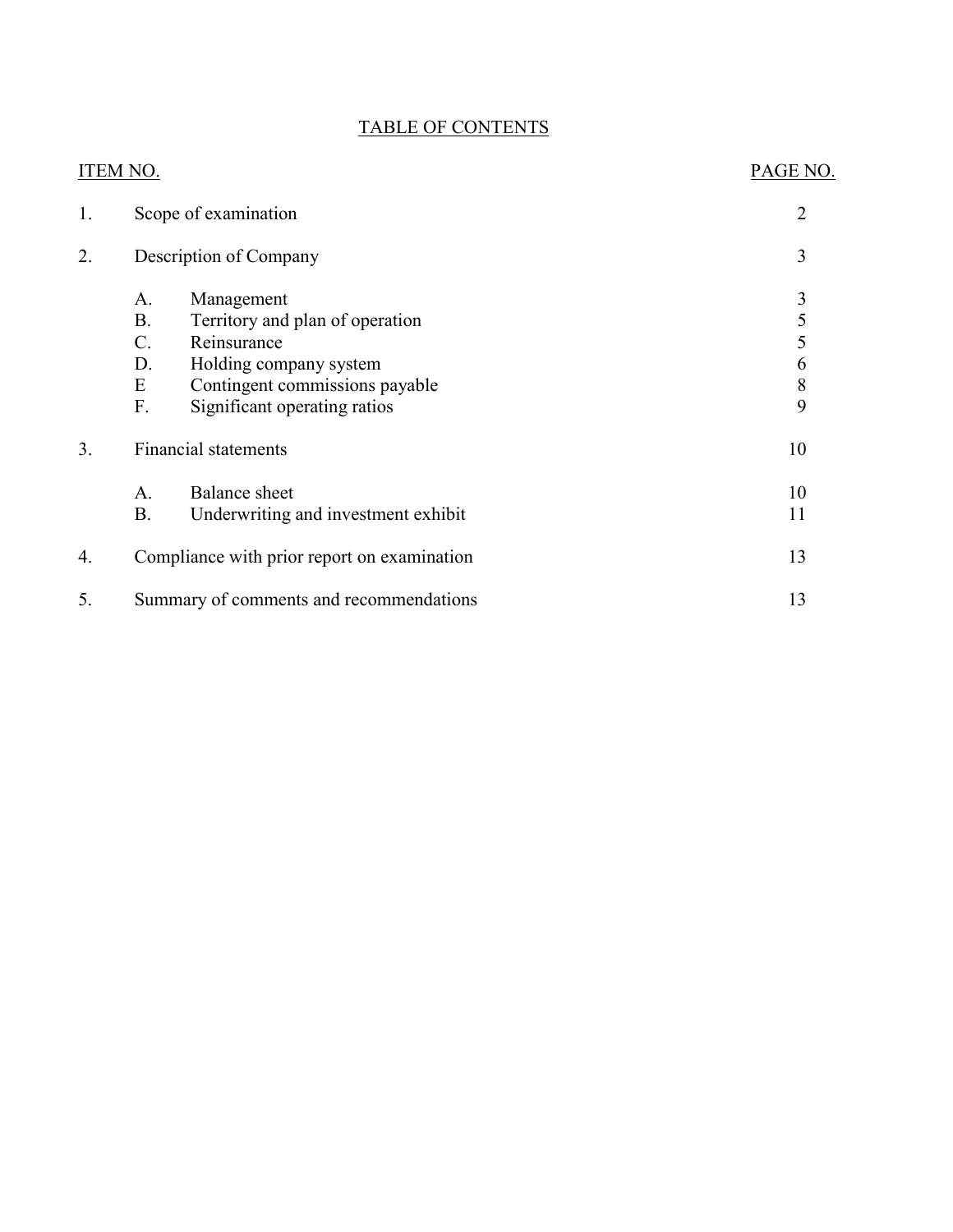

STATE OF NEW YORK INSURANCE DEPARTMENT 25 BEAVER STREET NEW YORK, NEW YORK 10004

George E. Pataki Gregory V. Serio Governor Superintendent Superintendent Superintendent Superintendent Superintendent Superintendent Superintendent

July 11, 2003

Honorable Gregory V. Serio Superintendent of Insurance Albany, NY 12257

Sir:

 made an examination into the condition and affairs of ACE Capital Title Reinsurance Company as of Pursuant to instructions contained in Appointment Number 22005 dated February 10, 2003, I have December 31, 2002, and submit the following report thereon.

The examination was conducted at the Company's office, located at 1325 Avenue of the Americas, New York, New York 10019.

Whenever the terms "the Company" or "ACE Capital Title" appear herein, without qualification, they should be understood to refer to the ACE Capital Title Reinsurance Company.

Whenever the term "Department" appears herein, without qualification, it should be understood to mean the New York Insurance Department.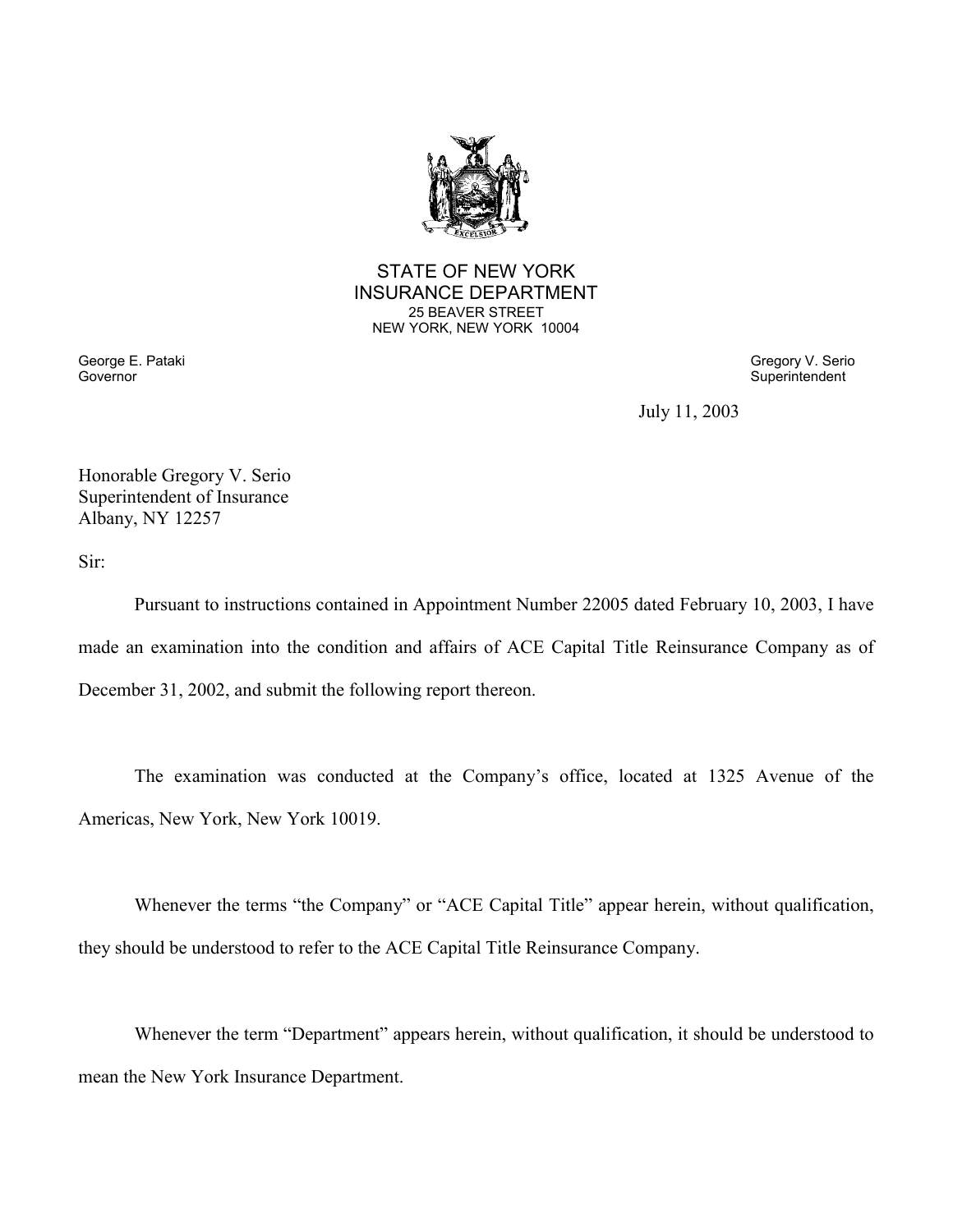#### **1. SCOPE OF EXAMINATION**

<span id="page-3-0"></span>The prior examination was conducted as of December 31, 1997. This examination covered the period January 1, 1998 through December 31, 2002. Transactions subsequent to this period were reviewed where deemed appropriate.

 The examination comprised a complete verification of assets and liabilities as of December 31, 2002, a review of income and disbursements deemed necessary to accomplish such verification and utilized, to the extent considered appropriate, work performed by the Company's independent certified public accountants. A review or audit was also conducted of the following items as called for in the Examiners Handbook of the National Association of Insurance Commissioners:

> History of the Company Management and control Corporate records Fidelity bonds and other insurance Territory and plan of operation Growth of the Company Business in force by states Loss experience Reinsurance Accounts and records Financial statements

A review was made to determine what action was taken by the Company with regard to recommendations in the prior report on examination.

This report on examination is confined to the financial statements and comments on those matters which involve departures from laws, regulations or rules, or which are deemed to require explanation or description.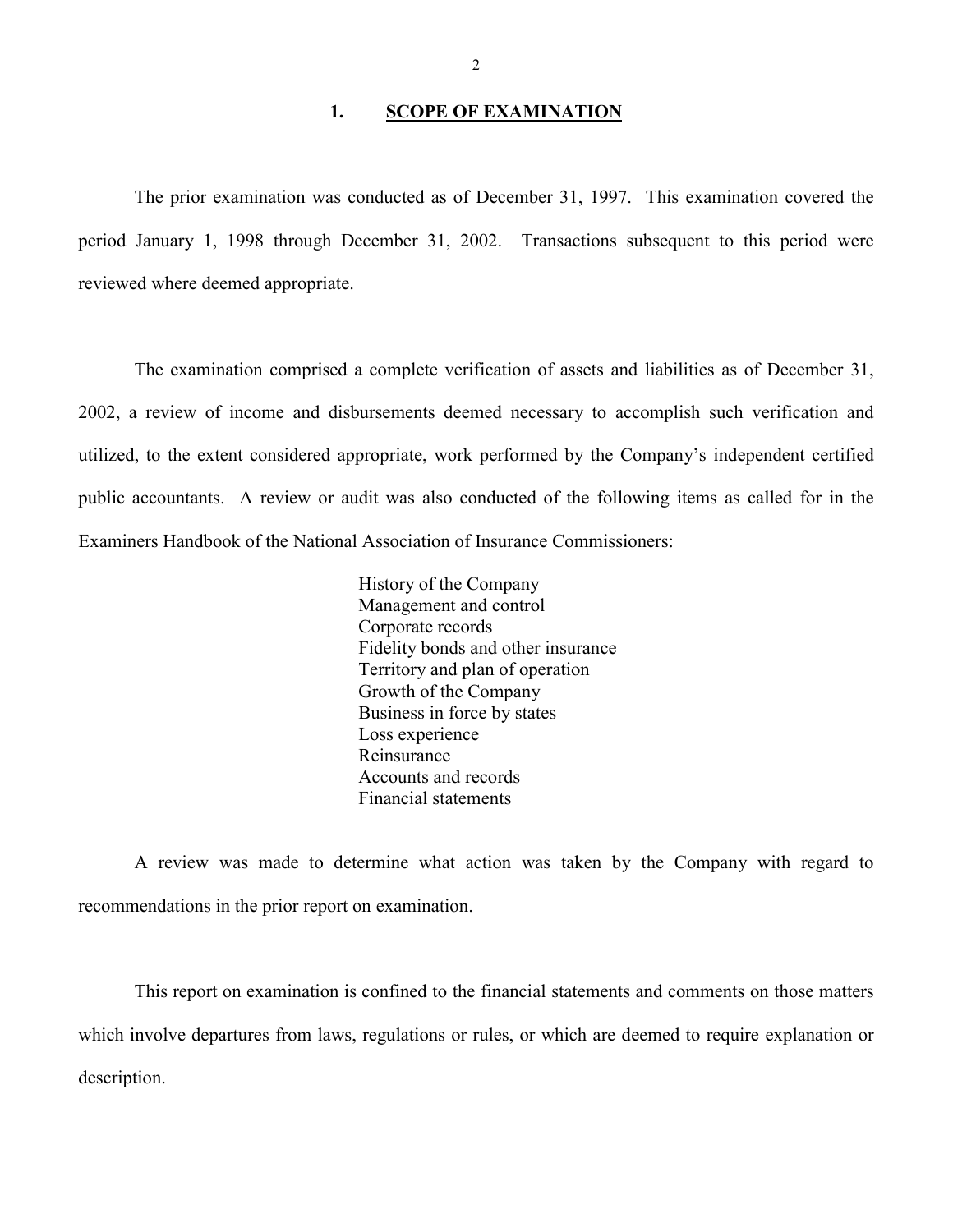## **2. DESCRIPTION OF COMPANY**

<span id="page-4-0"></span>The Company was incorporated October 12, 1995, as a controlled insurer, under the laws of the State of New York. The Company was issued a license on March 6, 1996, by the New York Insurance Department.

 The Company provides reinsurance protection against risk to primary title insurance companies. The Company currently provides coverage in the United States and the United Kingdom.

A. Management

Pursuant to the Company's charter and by-laws, management is vested in a board of directors consisting of not less than seven nor more than twenty-five members.

As of the examination date, the Company's board of directors consisted of the following seven members:

| Name and Residence                         | Principal Affiliation                                                                                                                                    |
|--------------------------------------------|----------------------------------------------------------------------------------------------------------------------------------------------------------|
| Robert A. Bailenson<br>Merrick, New York   | Senior Vice President and Chief Financial Officer and<br>Treasurer,<br>ACE Capital Mortgage Reinsurance Company<br>ACE Capital Title Reinsurance Company |
| Lenore R. Bregman<br>New York, New York    | Executive Vice President, General Council and Secretary,<br>ACE Capital Mortgage Reinsurance Company<br>ACE Capital Title Reinsurance Company            |
| Carmel Caramagna<br>Rutherford, New Jersey | Vice President,<br>ACE Capital Mortgage Reinsurance Company<br>ACE Capital Title Reinsurance Company                                                     |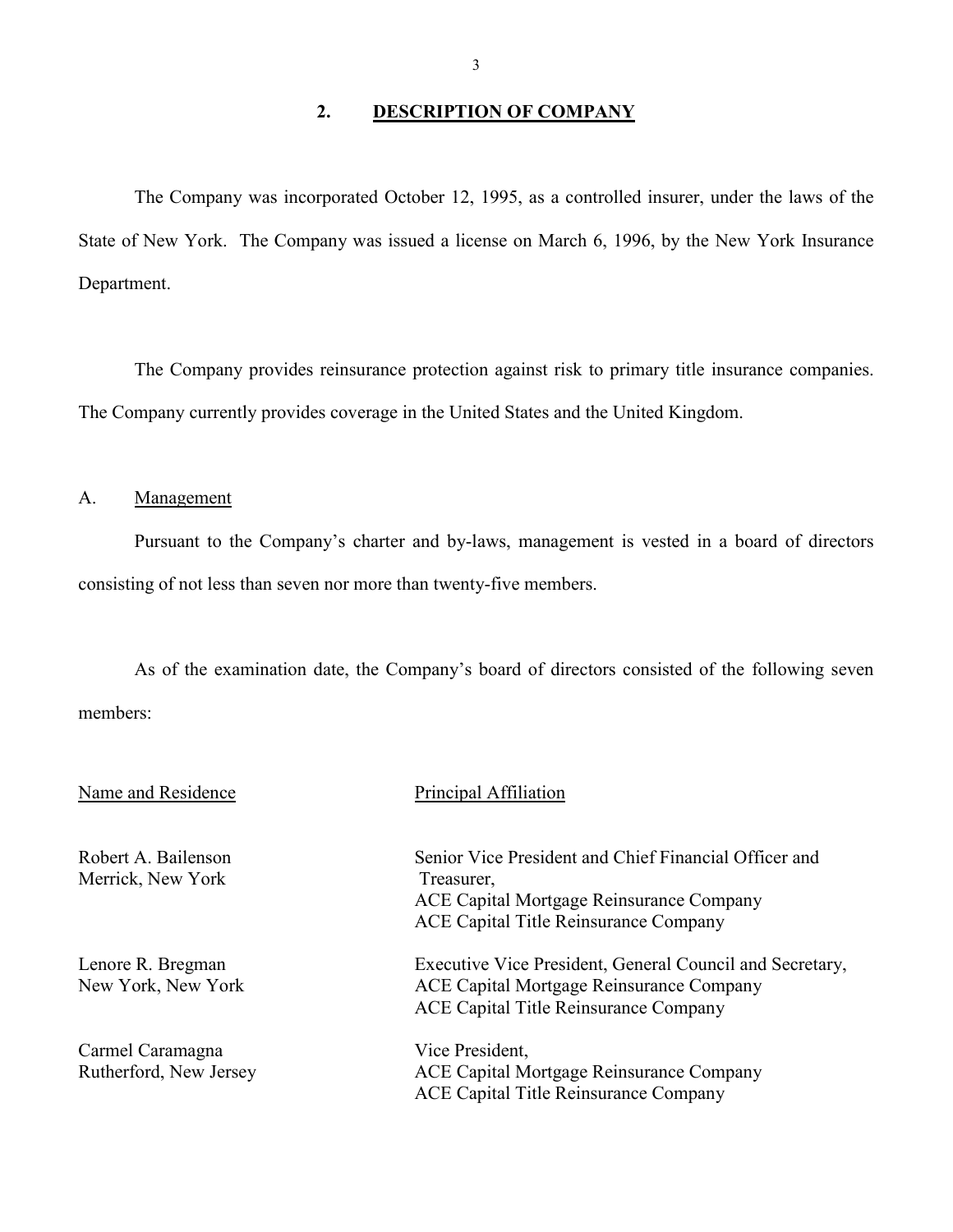| Name and Residence                         | Principal Affiliation                                                                                                      |
|--------------------------------------------|----------------------------------------------------------------------------------------------------------------------------|
| Lawrence C. Donnelly<br>Pelham, NY         | President,<br>Capital Title Reinsurance Company<br>ACE Capital Mortgage Reinsurance Company                                |
| Jerome F. Jurschak<br>Katonah, NY          | Chairman and Chief Executive Officer,<br>ACE Capital Title Reinsurance Company<br>ACE Capital Mortgage Reinsurance Company |
| Richard W. Reese<br>Cross River, New York  | Senior Vice President,<br>ACE Capital Mortgage Reinsurance Company<br>ACE Capital Title Reinsurance Company                |
| Winston T. Wohr<br>Staten Island, New York | Senior Vice President,<br>ACE Capital Mortgage Reinsurance Company<br>ACE Capital Title Reinsurance Company                |

The principal officers of the Company at December 31, 2002, were as follows:

| Name                 | Title                                                       |
|----------------------|-------------------------------------------------------------|
| Lawrence C. Donnelly | President,                                                  |
| Lenore R. Bregman    | Executive Vice President, General Counsel and Secretary     |
| Robert A. Bailenson  | Senior Vice President/Chief Financial Officer and Treasurer |

#### B. Territory and Plan of Operation

As of the examination date, the Company was authorized to transact business in the States of New York, Michigan, Texas, and California. According to its certificate of authority, the Company was empowered to transact the kinds of insurance as defined in paragraph 18 of Section 1113(a) of the New York Insurance Law.

The Company is a professional reinsurer and does not write direct business.

4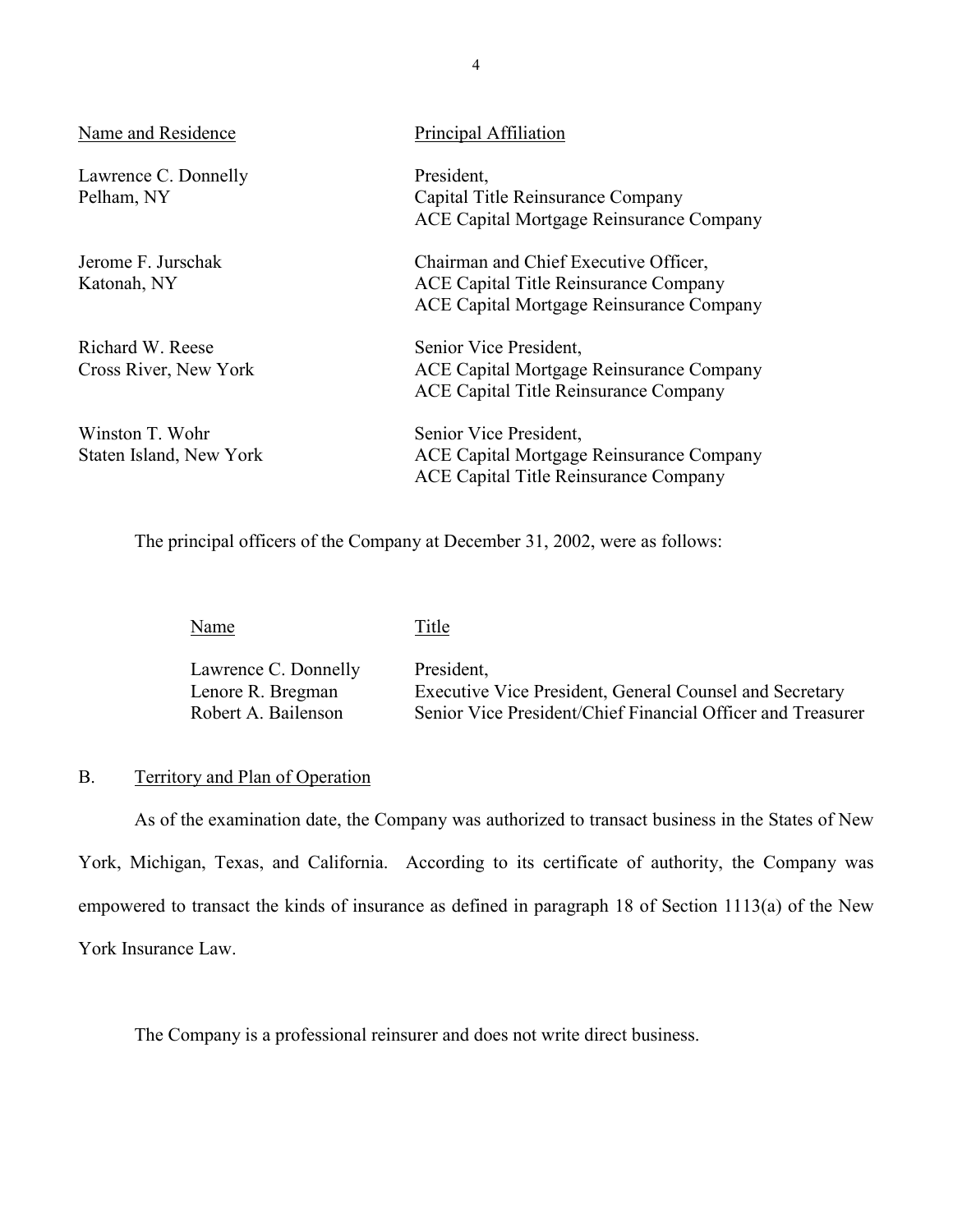<span id="page-6-0"></span>Based upon the line of business for which the Company is licensed, and pursuant to the requirements of Section 6402 of the New York Insurance Law, the Company is required to maintain a minimum surplus to policyholders of \$500,000.

#### C. Reinsurance

 All of the Company's business is assumed reinsurance. It cedes a small portion of its business through a retrocession arrangement.

 Capital Reinsurance International Limited of Bermuda, an affiliated company. The reinsurance treaty met As of December 31, 2002, the Company had only one retrocession agreement in effect. The agreement covers a policy limit of \$195,000,000 excess of \$5,000,000 per risk and was ceded to ACE the requirements of Section 1308 of the New York Insurance Law. The agreement was filed with the Department and approved in accordance with Section 1505(d)(2) of the New York Insurance Law.

#### D. Holding Company Sytem

The Company (formerly called Capital Title Reinsurance Company), and all of its outstanding common stock were owned by KRE Reinsurance Limited, a Bermuda company, which was owned by Capital Mortgage Reinsurance Company (now known as ACE Capital Mortgage Reinsurance Company), a New York company.

 by ACE Limited, a Cayman Islands holding company, the Company's holding company structure was As a result of the acquisition of Capital Mortgage Reinsurance Company on December 30, 1999, reorganized, and a new name was adopted, ACE Capital Title Reinsurance Company.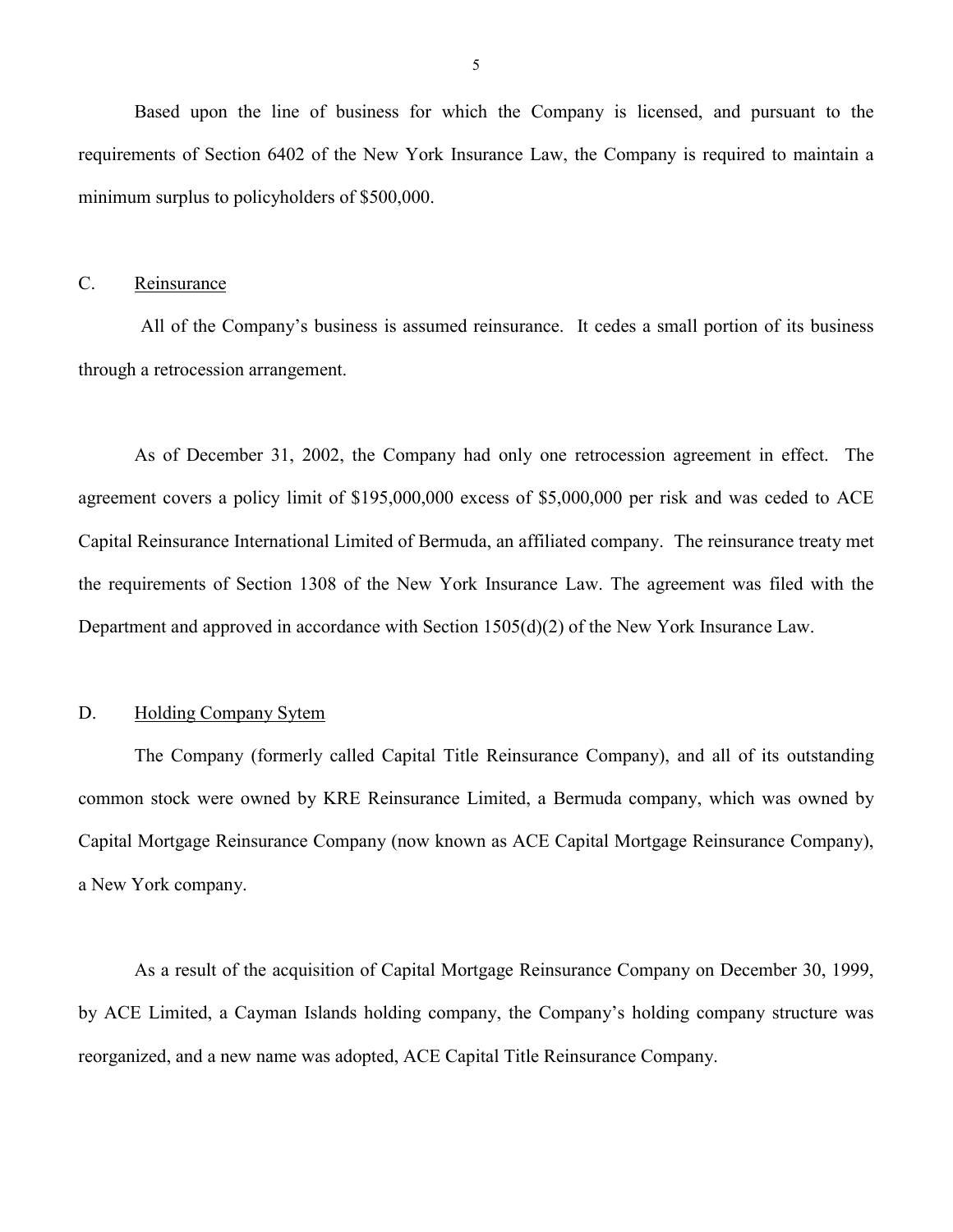<span id="page-7-0"></span> domiciled reinsurance company. ACRO is 100% owned by ACE Capital Re USA Holdings Incorporated, The Company is a direct wholly-owned by ACE Capital Re Overseas Ltd.,("ACRO"), a Bermuda which is ultimately owned by ACE Limited.

The Company has filed annual reports in accordance with the requirements of Article 15 of the New York Insurance Law and Department Regulation 52.

The following is the organization chart of the holding company system.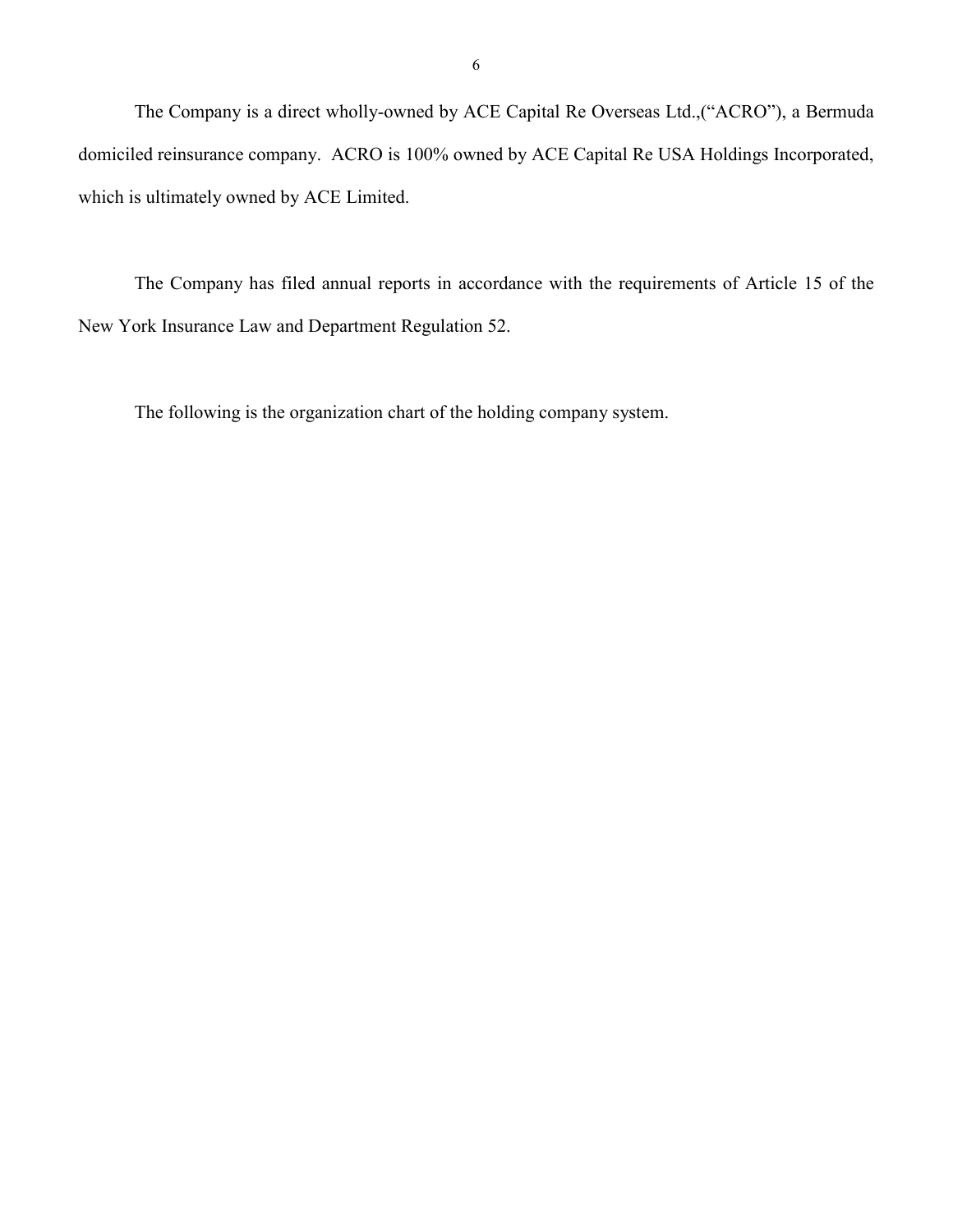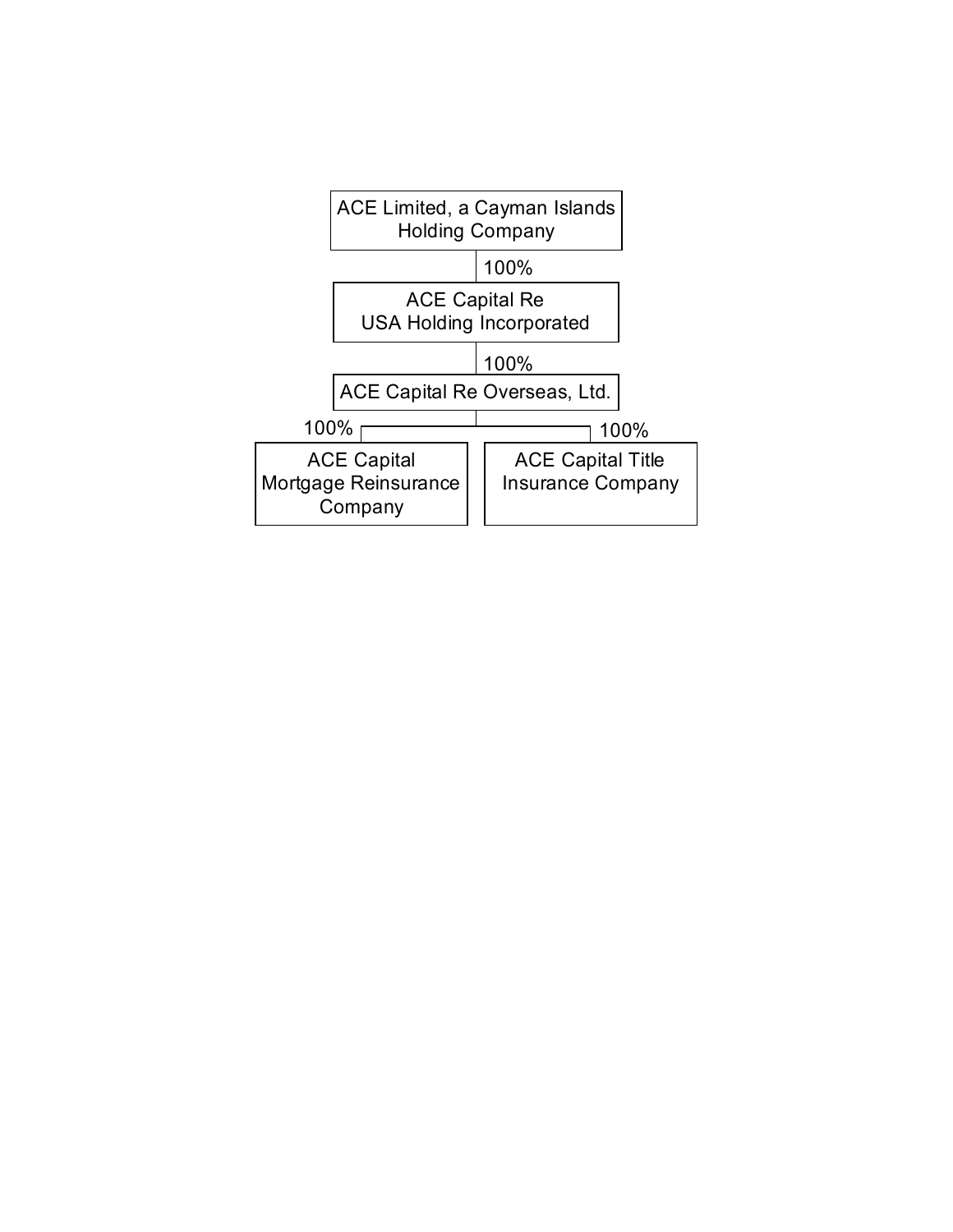<span id="page-9-0"></span> As of the examination date, the Company was a party to the following agreements with affiliated entities:

# 1. Service and Reimbursement Agreement with ACE Guaranty Inc. ("AGRE"), ACE Capital Re Overseas Ltd., ("ACRO") and ACE Capital Mortgage Reinsurance Company

The Company is a party to a service and reimbursement agreement with its affiliates, whereby the ACE Guaranty Inc. provides certain support services to ACRO and subsidiaries, including the Company. ACRO pays AGRE for the services, and ACRO is reimbursed by its subsidiaries. On February 20, 2001, the Department approved the agreement pursuant to Section 1505(d)(3) of the New York Insurance Law.

#### 2. Investment Advisory Service Agreement with ACE Asset Management Inc.

The Company is a party to an investment advisory service agreement with ACE Asset Management Inc. The agreement was filed and approved on July 16, 2002, in accordance with Section 1505(d)(3) of New York Insurance Law.

### E**.** Contingent Commissions Payable

The Company discounts the profit commissions payable from assumed reinsurance contracts. Since the profit commissions are not due immediately, the Company discounts the amount to determine the present value of such liability. The accounting treatment of this liability is not in compliance with statutory accounting, and the Department does not permit the discounting of such liability. Currently, the amount involved appears to be immaterial; however, it is recommended that the Company report this liability at its undiscounted value in future statements filed with this Department.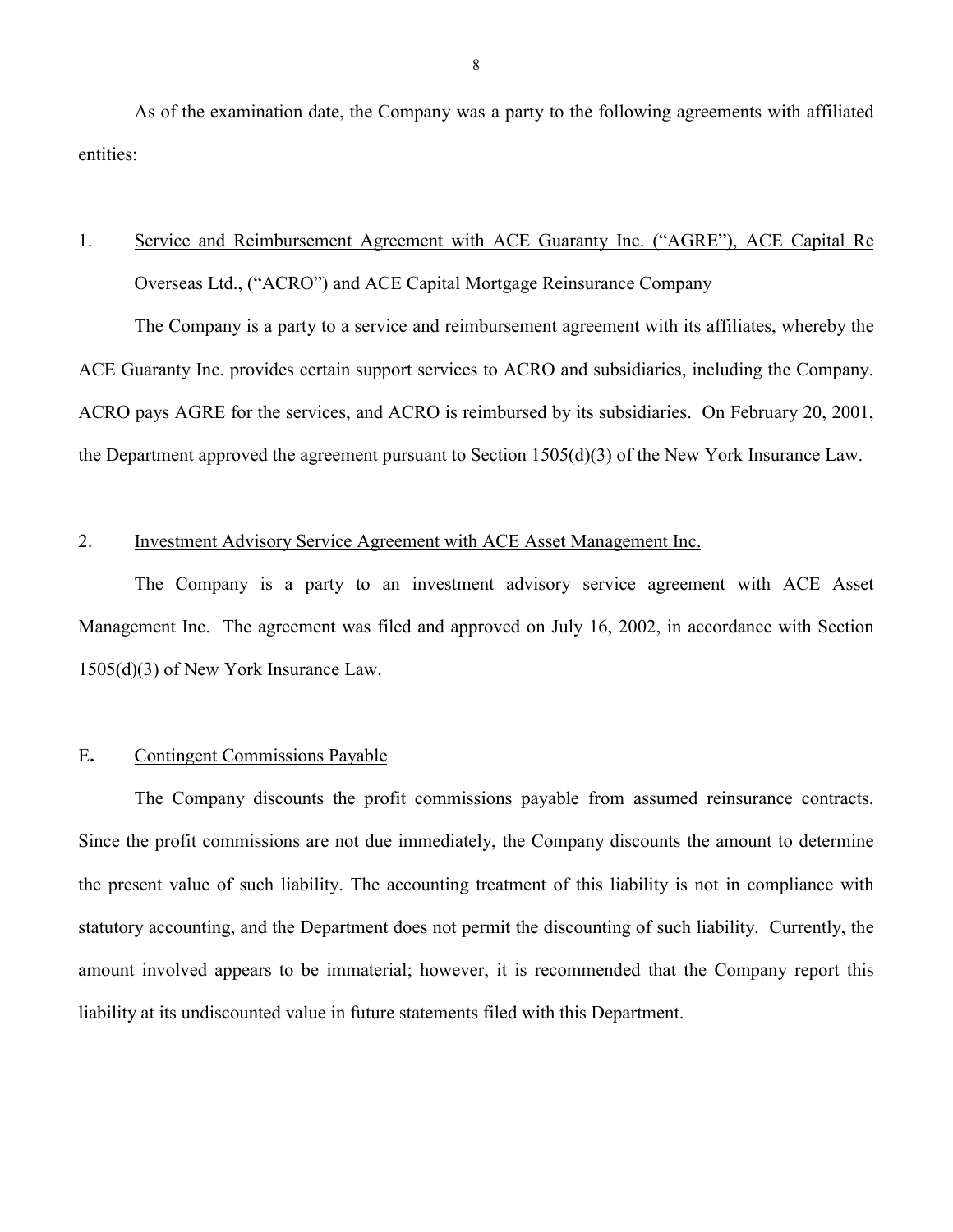#### F. Significant Operating Ratios

The following ratios have been computed as of December 31, 2002 based upon the results of this examination:

| Net premiums written in 2002 to surplus as regards policyholders                          | $.17$ to 1 |
|-------------------------------------------------------------------------------------------|------------|
| Liabilities to liquid assets (cash and invested assets less investments<br>in affiliates) | 41.66%     |
| Premiums in course of collection to surplus as regards policyholders                      | $N/A*$     |

\*As of the examination date, the Company did not report any amounts due as agents' balances, which is the numerator for calculating this ratio.

The remaining ratios fall within the benchmark ranges as set forth by the Insurance Regulatory Information System of the National Association of Insurance Commissioners.

The underwriting ratios presented below are on an earned/incurred basis and encompass the fiveyear period covered by this examination:

|                                      | Amounts      | Ratios  |
|--------------------------------------|--------------|---------|
| Losses incurred                      | \$6,873,272  | 50.49%  |
| Other underwriting expenses incurred | 6,187,470    | 45.45   |
| Other operating deductions           | 3,870,887    | 28.43   |
| Net underwriting gain                | (3,318,036)  | (24.37) |
| Premiums earned                      | \$13,613,593 | 100.00% |

9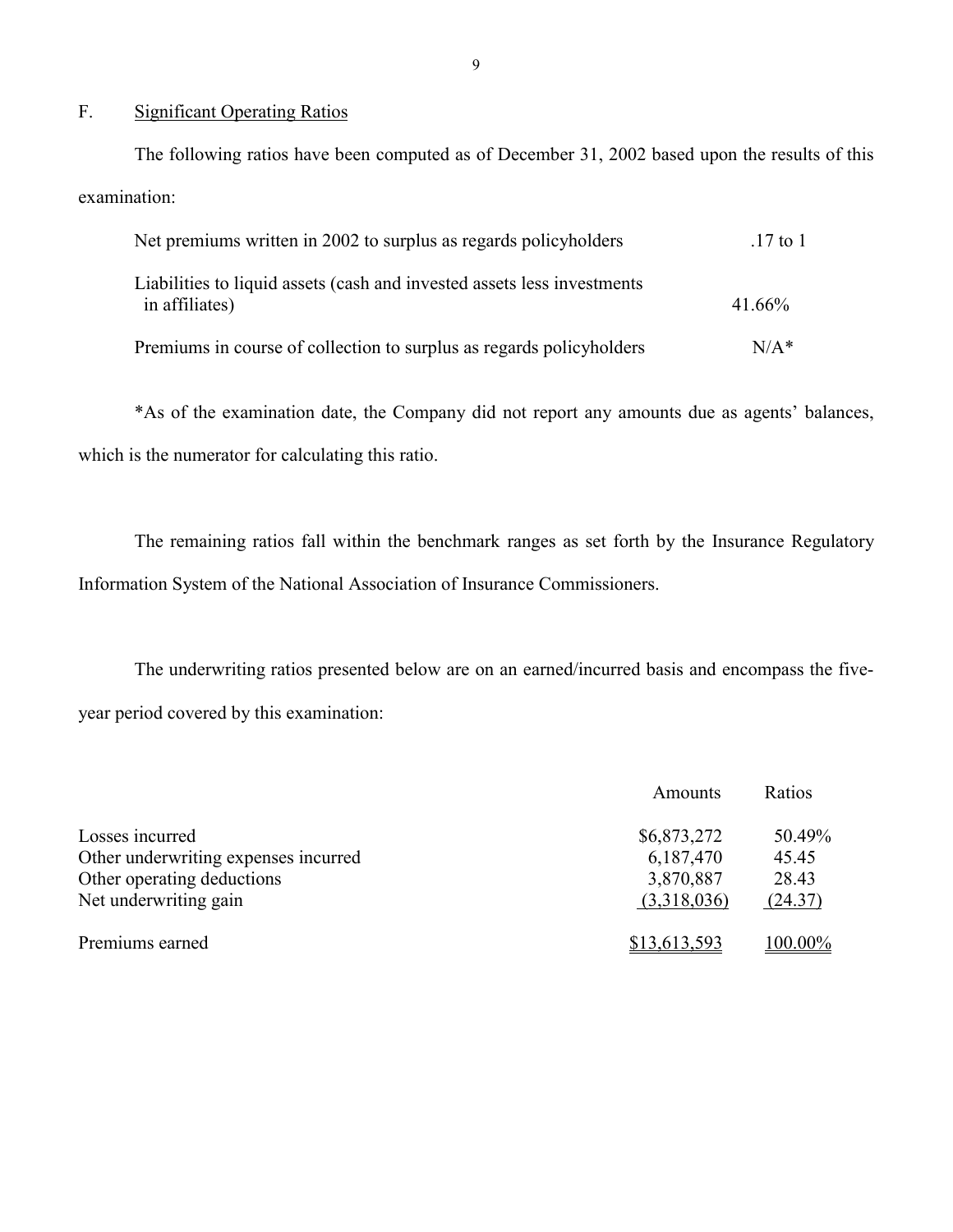## **3. FINANCIAL STATEMENTS**

### A. Balance Sheet

The following shows the assets, liabilities and surplus as regards policyholders as determined by this examination as of December 31, 2002. This statement is the same as the balance sheet filed by the Company.

| Ledger                                                        |              | Non-Admitted Net-Admitted |              |
|---------------------------------------------------------------|--------------|---------------------------|--------------|
| Assets                                                        | Assets       | Assets                    | Assets       |
| <b>Bonds</b>                                                  | \$43,338,398 | \$                        | \$43,338,398 |
| Short-term investment                                         | 3,938,735    |                           | 3,938,735    |
| Cash                                                          | 19,923       |                           | 19,923       |
| Title insurance premiums and<br>fees receivable               | (567, 697)   |                           | (567, 697)   |
| Interest, dividends and real                                  |              |                           |              |
| estate income due and accrued                                 | 649,317      |                           | 649,317      |
| Foreign exchange adjustment                                   | 407          |                           | 407          |
| Total assets                                                  | \$47,379,083 | \$<br>$\overline{0}$      | \$47,379,083 |
| Liabilities                                                   |              |                           |              |
| Statutory premium reserve                                     |              |                           | \$13,722,553 |
| Other expenses                                                |              |                           | 270,696      |
| Federal and foreign income taxes                              |              |                           | 328,223      |
| Amounts withheld or retained by company for account of others |              |                           | 25,092       |
| Payable to parent, subsidiaries and affiliates                |              |                           | 225,646      |
| Contingent commissions payable                                |              |                           | 5,221,082    |
| <b>Total liabilities</b>                                      |              |                           | \$19,793,292 |
| Common capital stock                                          |              | \$2,000,000               |              |
| Gross paid in and contributed surplus                         |              | 23,000,000                |              |
| Unassigned funds                                              |              | 2,585,791                 |              |
| Surplus as regards policyholders                              |              |                           | 27,585,791   |
| Total liabilities and surplus                                 |              |                           | \$47,379,083 |

 examiner is unaware of any potential exposure of the Company to any further tax assessment and no liability has Note: The Internal Revenue Service has examined the consolidated income tax returns through tax year 1998. The been established herein relative to such contingency.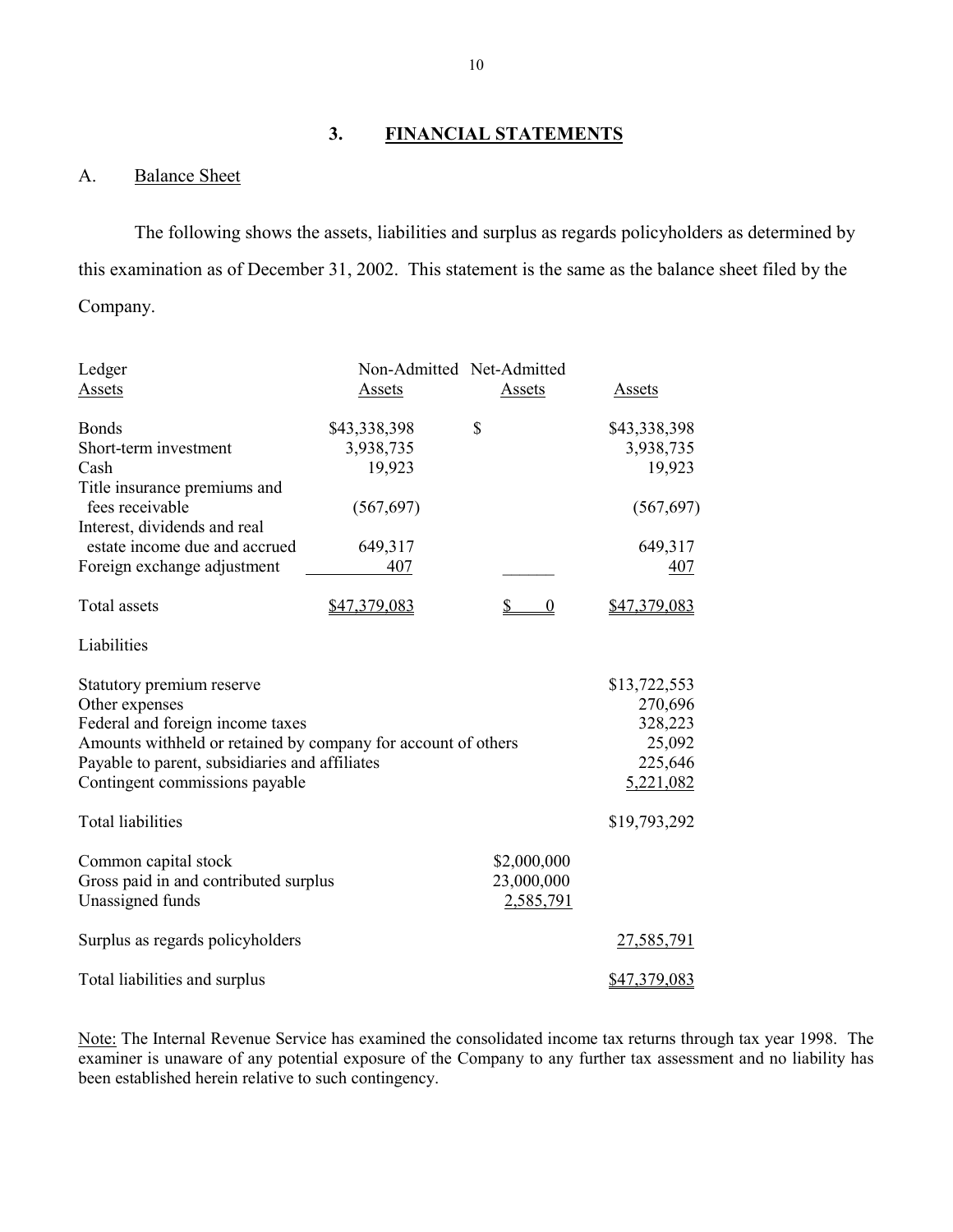## B. Underwriting and Investment Exhibit

Surplus as regards policyholders increased \$1,306,001 during the five-year examination period,

January 1, 1998 through December 31, 2002, detailed as follows:

## Statement of Income

### Operating Income

| Title insurance premiums earned                                                                                      |                                       | \$13,613,593             |
|----------------------------------------------------------------------------------------------------------------------|---------------------------------------|--------------------------|
| Deductions:                                                                                                          |                                       |                          |
| Loss and loss adjustment expenses incurred<br>Operating expenses incurred<br>Contingent commission expenses incurred | \$6,873,272<br>6,187,470<br>3,870,887 |                          |
| Total operating deductions                                                                                           |                                       | 16,931,629               |
| Net operating gain or (loss)                                                                                         |                                       | \$(3,318,036)            |
| <b>Investment Income</b>                                                                                             |                                       |                          |
| Net investment income earned<br>Net realized capital gains                                                           | \$10,139,361<br>105,927               |                          |
| Net investment gain                                                                                                  |                                       | 10,245,288               |
| Net income before federal income taxes<br>Federal income taxes incurred                                              |                                       | \$6,927,252<br>2,096,154 |
| Net income                                                                                                           |                                       | \$4,831,098              |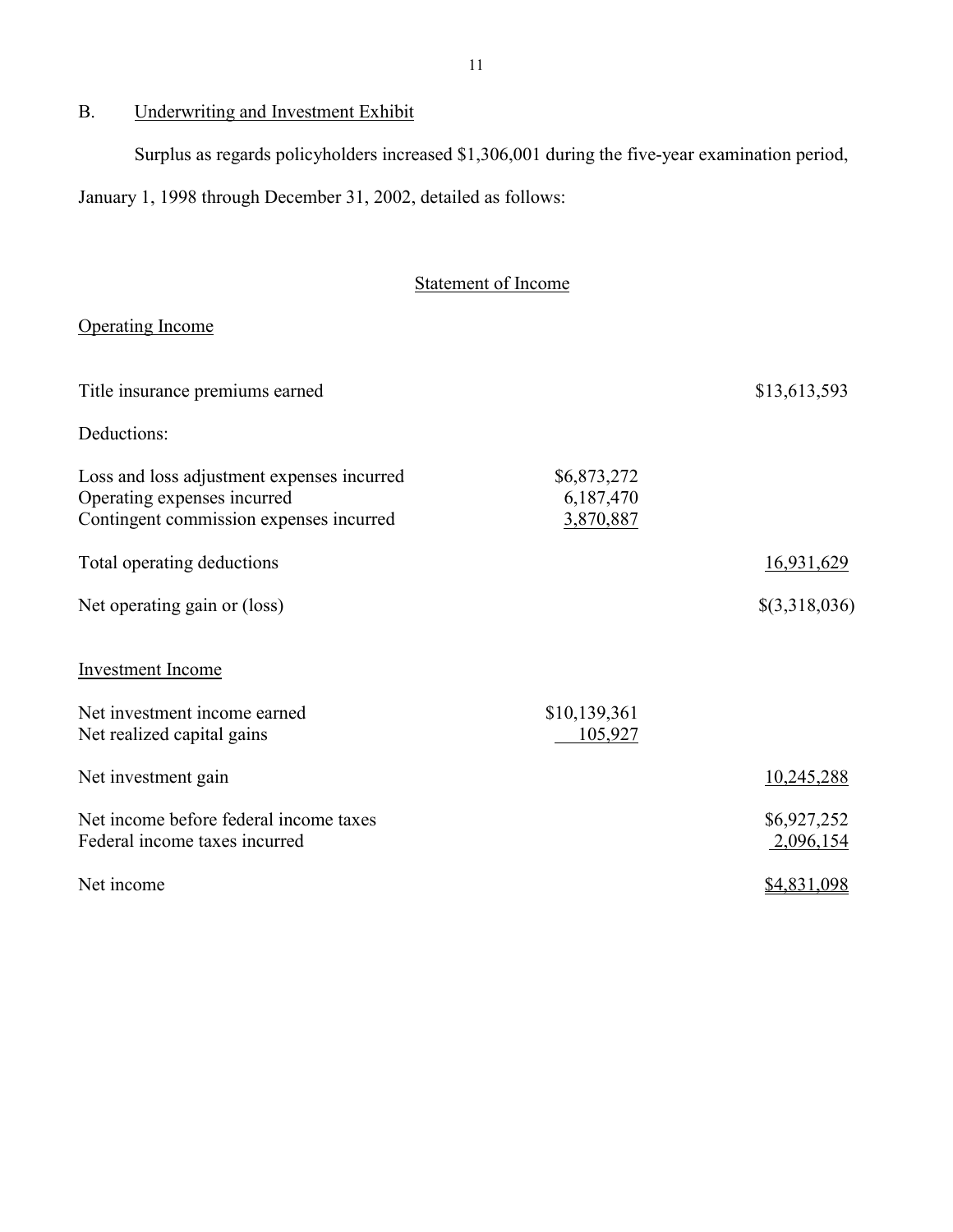## Capital and Surplus Account

Surplus as regards policyholders, per report on examination as of December 31, 1997 \$26,279,794

|                                                                                                                   | Gains in<br><b>Surplus</b>   | Losses in<br><b>Surplus</b> |              |
|-------------------------------------------------------------------------------------------------------------------|------------------------------|-----------------------------|--------------|
| Net income<br>Change in non-admitted assets<br>Change in foreign exchange adjustment<br>Dividends to stockholders | \$4,831,098<br>52,500<br>403 | \$3,578,000                 |              |
| Total gains and losses                                                                                            | \$4,884,001                  | \$3,578,000                 |              |
| Net increase in surplus as regards policyholders                                                                  |                              |                             | 1,306,001    |
| Surplus as regards policyholders, per report on<br>examination as of December 31, 2002                            |                              |                             | \$27,585,795 |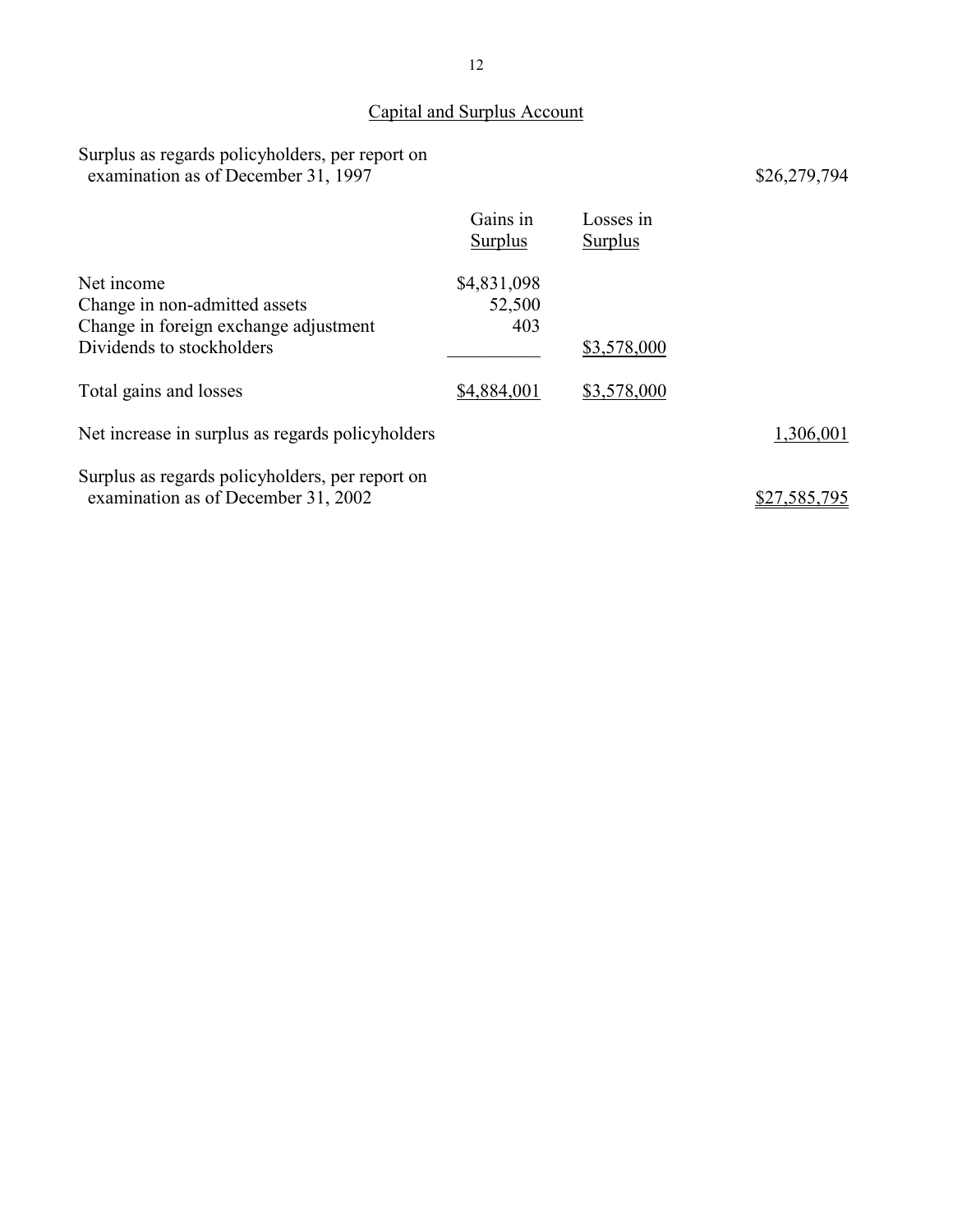## **4. COMPLIANCE WITH PRIOR REPORT ON EXAMINATION**

<span id="page-14-0"></span>The prior report on examination, contained two recommendations as follows (page numbers refer to the prior report on examination):

| ITEM |                                                                                                                        | PAGE NO. |
|------|------------------------------------------------------------------------------------------------------------------------|----------|
| А.   | Management                                                                                                             |          |
| 1.   | It is recommended that the Company comply with its by-laws<br>regarding the frequency of board of directors' meetings. | 4        |
| 11.  | It is recommended that the Company comply with the<br>requirements of Section 1411(a) of the New York Insurance Law.   | 5        |
|      | The Company has complied with these recommendations.                                                                   |          |

## **5. SUMMARY OF COMMENTS AND RECOMMENDATIONS**

## ITEM PAGE NO.

## A**.** Contingent Commissions Payable

It is recommended that the Company report contingent commissions payable 8 at current value, and not discount for future value.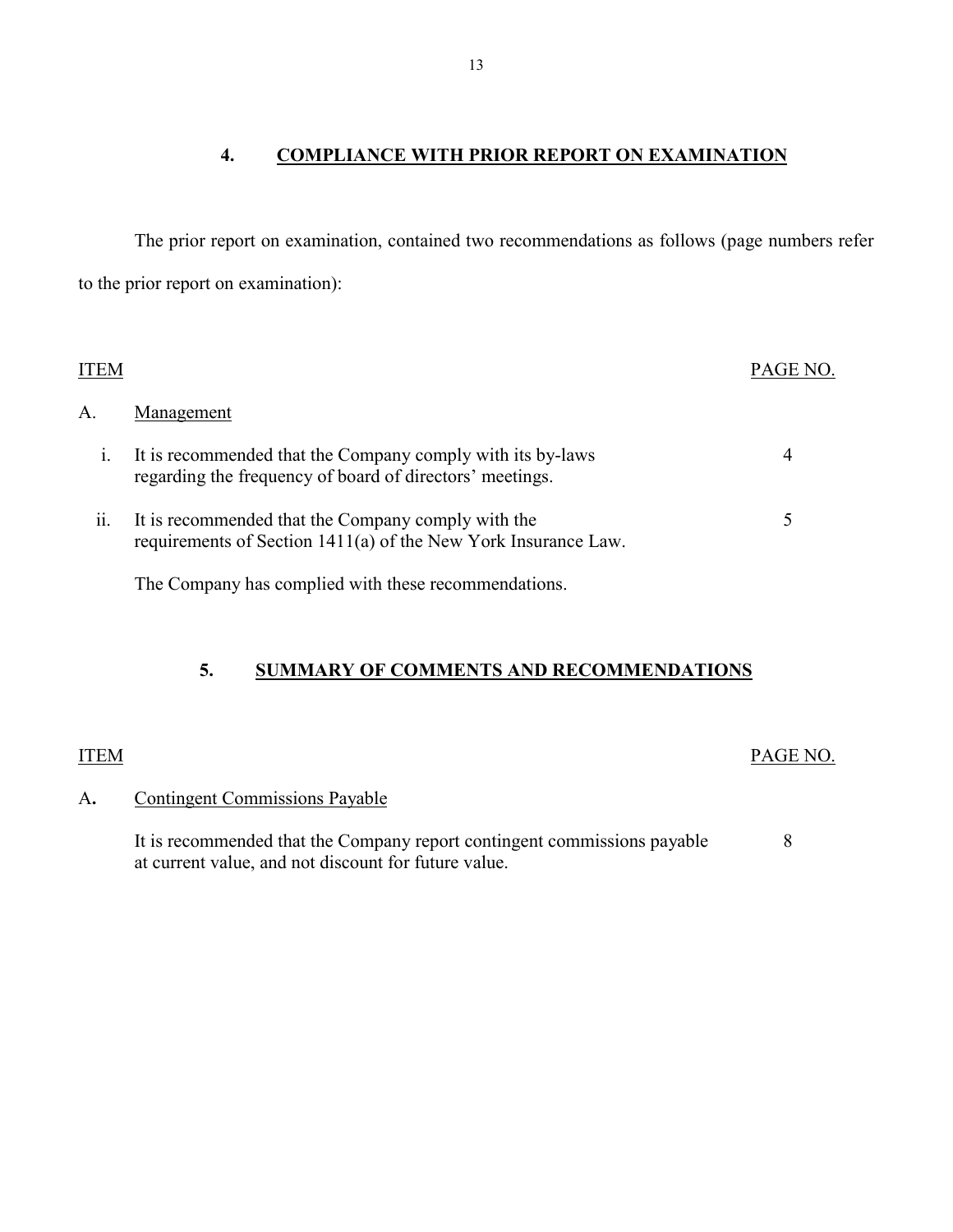Respectfully submitted,

 $\sqrt{S}$ /

Moses Egbon, C.F.E. Senior Insurance Examiner

STATE OF NEW YORK ) )SS. ) COUNTY OF NEW YORK)

MOSES EGBON, being duly sworn, deposes and says that the foregoing report submitted by him is true to the best of his knowledge and belief.

> $/S/$ Moses Egbon

Subscribed and sworn to before me

this  $\_\_\_\_\_\_\_\_\_\_\_\_\_\_\_\_\_2003$ .